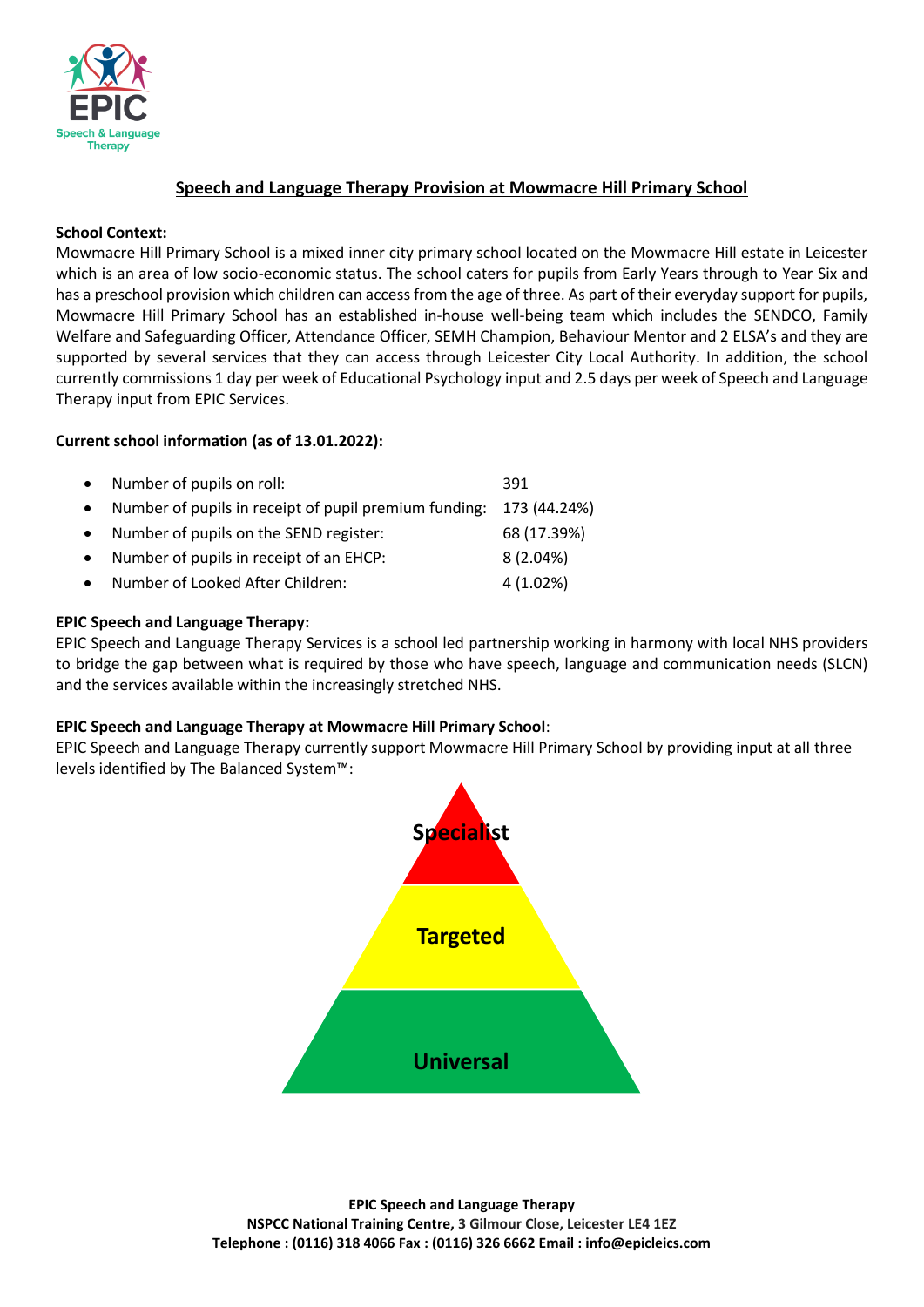

- Universal interventions support the entire population, i.e. whole class or whole school, and ensure all children have appropriate language and communication opportunities. Current support at this level includes the following and is delivered each academic year:
	- o General introduction to SLCN training for ALL staff
	- o Blank levels training for all teaching and support staff
	- o ICW training for EYFS and KS1 staff
	- o Commuincation Friendly Environment support with termly audits
	- o Communication Champion training, network sessions and supervision
	- o Annual SALT screens for EYFS cohort, SEMH cohort and LAC cohort in atumn term 1
	- o Whole school approach to developing oracy and vocabulary using the 'Word Aware' approach including 'Concept Cat'
	- o Whole school approach to emotional regulation using 'Zones of Regulation'
	- o Communication Milestone Factsheets shared with staff and parents
	- o EYFS 'Ready for School' support pack and parent/feeder pre-school workshop disseminated in summer term.
- Targeted interventions offer specific support for those children and young people who are felt to be vulnerable in relation to speech, language and communication. The group is wide ranging and includes children with delayed language and communication skills who following targeted intervention will return to the universal tier, through to identification of children who may go on to have more persistent needs. This level includes small group and individual targeted intervention approaches such as language groups, narrative groups, social communication skills programmes and phonology programmes. Targeted interventions are often led by the Speech and Language Therapy Assistant assigned to Mowmacre Hill Primary School, facilitated by trained support staff in school throughout the week to ensure consistent input is delivered.
- Specialist interventions are in addition to the universal and targeted offer for those children and young people who require a highly individualised and personalised programme of work following an indepth assessment of their need. This group includes children with complex learning and communication needs and those children who are cognitively able and have specific speech, language or communication needs.

## **The referral process:**

The School SENDCO liaises with school staff about pupils of concern and ensures a RAG rated SALT screen is completed. Upon completion of the SALT screen, if a pupil is highlighted as red in any of the areas of the communication pyramid, the school SENDCO will usually refer to EPIC Speech and Language Therapy for an in-depth assessment and, where necessary, follow up interventions. Additionally, pupils who have been highlighted as amber but made little progress following a 12-week block of targeted intervention led by school staff are often referred for a more in-depth assessment.

## **The assessment process:**

EPIC Speech and Language Therapy conduct in-depth assessments as part of the quality provision we provide and as such, the assessment process includes the following:

- Parental case history
- Class teacher interview
- Informal observations across different contexts in schools
- Completion of a range of formal assessments

**EPIC Speech and Language Therapy NSPCC National Training Centre, 3 Gilmour Close, Leicester LE4 1EZ Telephone : (0116) 318 4066 Fax : (0116) 326 6662 Email : info@epicleics.com**